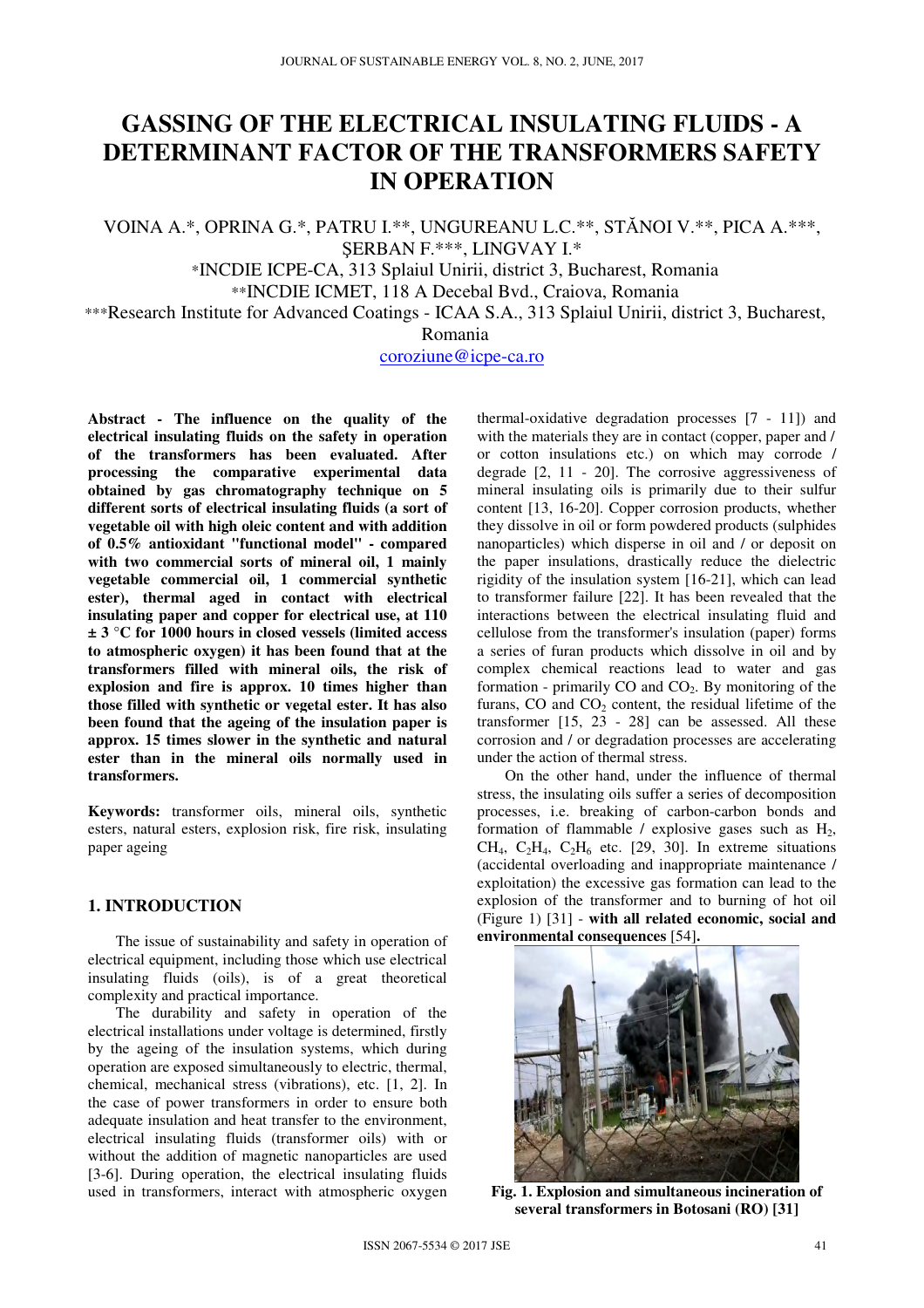Traditionally, mineral oils are used in transformers, which, although having adequate electrical characteristics and a relatively low cost, have a number of disadvantages, such as a relatively low flammability point (maximum 135°C), due to the sulfur content are corroding the metallic parts, degrading the insulation paper with gases, water and furans (toxic products) forming, are hard biodegradable [32-34]. Considering these, numerous studies and researches [7-9, 12-15, 28- 30, 35-37] are concerned with the alternative use of electrical insulating fluids based on synthetic esters (relatively expensive) and especially those based on vegetal esters - which are relatively inexpensive, are obtained from renewable resources, are easily biodegradable, have a flammability point above 270°C (hardly inflamed), etc.

It is noteworthy that due to technological developments and the expansion of reactive consumers that increase the harmonics share [38-43] (such as computers, LEDs, etc.), the effect of electrical stress that leads to degradations of insulation systems, including those complex - oil / paper is more pronounced.

Considering these, the *aim of the work* is the experimental determination of gases releases due to thermal stress in various electrical insulating fluids in contact with electro-insulating paper and copper for electrical use.

### **2. EXPERIMENTAL – PROCEDURES**

For quantitative and qualitative determination of the gases formed under the influence of thermal stress during the ageing of electrical insulating oils in simultaneous contact with the copper for electrical use and with electrical insulating paper on the gas formation, 150 grams of oil sample were introduced into Erlenmeyer's flasks with ground slide and ground stopper.

For each kind of investigated oil (Table 1) there was a sample of pure oil (blank) and a sample in which were submerged approx.  $100 \text{cm}^2$  copper foil for electrical use (thickness  $36 \pm 4\mu$ m) [44] and approx.  $100 \text{cm}^2$  Kraft insulation paper (22HCC type manufactured by Weidmann).

|        | Table 1. The investigated electrical insulating oils |  |  |
|--------|------------------------------------------------------|--|--|
| Sample |                                                      |  |  |

| <b>Sample</b><br>code | Composition                            | Type / manufacturer       |
|-----------------------|----------------------------------------|---------------------------|
| Oil 1                 | Mineral oil                            | MOL TO-30.01R [45]        |
| Oil 2                 | Predominantly<br>vegetal ester         | Biotemp <sup>®</sup> [46] |
| Oil 3                 | Synthetic ester                        | LUMINOL [47]              |
| Oil 4                 | Vegetal ester with<br>0,5% antioxidant | MF-UPMEE; P1MF [48]       |
| Oil 5                 | Mineral oil                            | <b>Nynas</b> [59]         |

The sample flasks thus prepared were closed with a plug (access restricted to atmospheric oxygen) and exposed to thermal storage at  $110 \pm 30^{\circ}$ C for 1000 hours in a France Etuve type XL 980 oven.

Prior to thermal treatment and periodically, the gases contents of the investigated oils were determined with a Perkin Elmer 600 CLARUS (USA) gas chromatograph.

#### **3. RESULTS**

The results of gas chromatography and the evolution of total volume of gases  $(H_2 + CH_4 + C_2H_4 + C_2H_6 + CO$  $+ CO<sub>2</sub>$  - formed (expressed in liters under normal conditions relative to the oil mass [nL/kg]) during the thermal treatment applied to the investigated oils are shown synthetically in Fig. 1 (in the oils without contact with electrical insulating paper and / or copper) and in Fig. 2 (in the oils in contact with paper and copper).



**Fig. 2. The evolution of total gas forming in the investigated oils (simple - without Cu and paper)** 

The analysis of Fig. 2 has been revealed that during thermal treatment applied to the investigated oils without being in contact with electrical insulating paper and / or copper – take place degradation processes with gases forming - carbon oxides  $(CO \text{ and } CO<sub>2</sub>)$  and easily flammable / explosive gases  $(H_2, CH_4, C_2H_4$  and  $C_2H_6$ ).

The mechanisms of flammable / explosive gas forming have been described in [29], and the forming of CO and  $CO<sub>2</sub>$  is the result of oxidation processes of organic compounds with dissolved oxygen in oil (processes that are time-limited by consumption of the dissolved oxygen in oil [30, 50]). It is also noted that gases forming processes are much more intense in the investigated mineral oils (Oil 1 and Oil 5) than in the synthetic ester (Oil 3 - about 4.5 times) and vegetable ester (Oil 4 - approx. 3 times).



**Fig. 3. The evolution of total gases forming in investigated oils in contact with paper and Cu**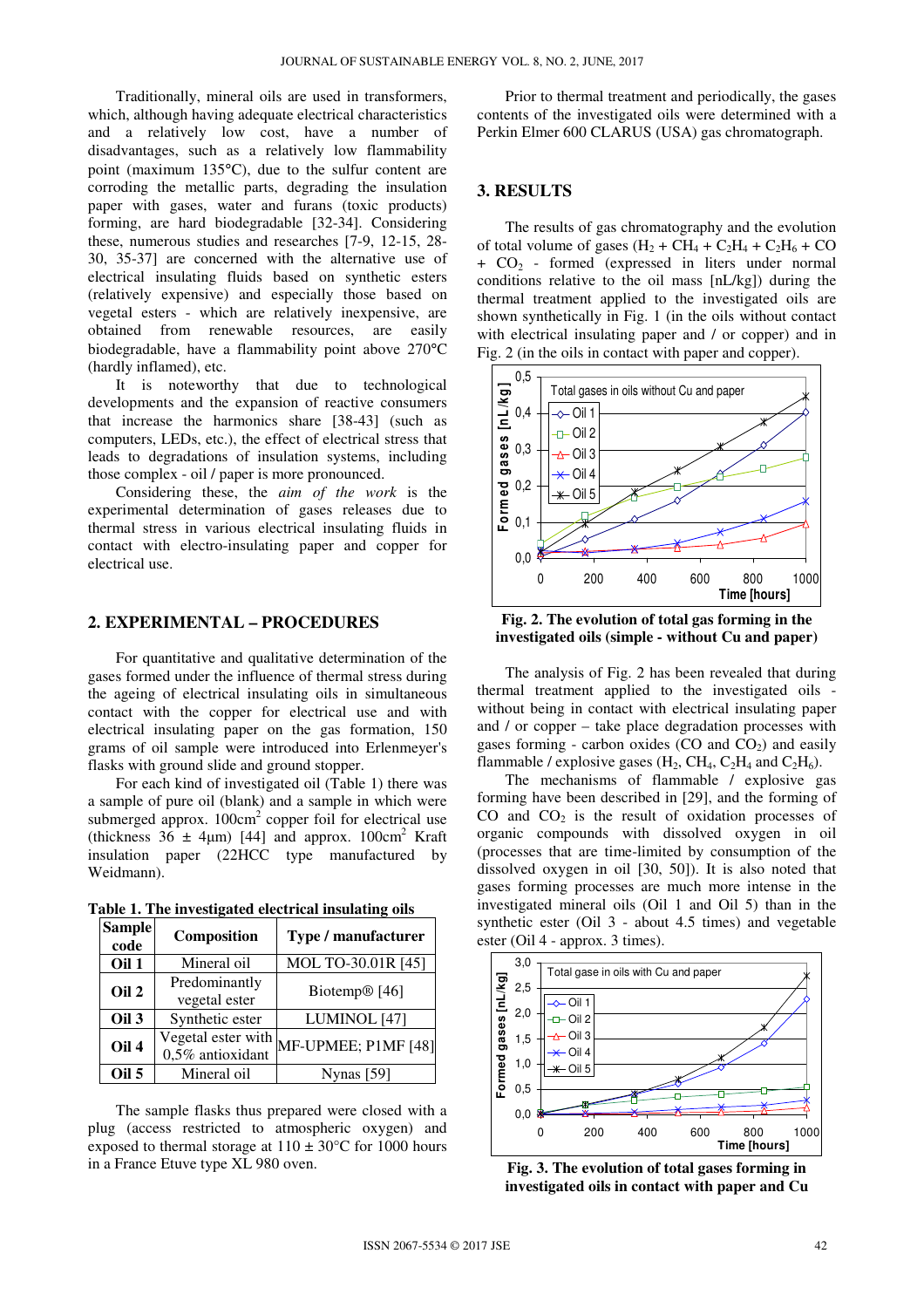By comparative analysis of Fig. 2 and Fig. 3 it observed that during the thermal treatment of the investigated oils in contact with electrical insulating paper and with the copper for electrical use, the degradation processes with gases forming are substantially increased - after 1000 hours the gases forming increases from 0.4 to 2.3 nL / kg at O1 (about 6 times), from  $0.28$  to  $0.55$  nL / kg at Oil 2 (about 2 times), from 0.1 to 0.2 nL / kg at O3 (about 2 times), from 0.16 to 0.25 NL / kg to O4 (about 1.5 times), respectively from  $0.45$  to  $2.8$  nL  $/$  kg at  $0.5$  (about  $6.3$  times). These increasing is partly due to the catalytic effect of the copper on the flammable / explosive gases forming processes [29], and on the other hand to the forming of furan products with  $CO$  and  $CO<sub>2</sub>$  forming because of degradation of cellulose from the electrical insulating paper [30].

From the analysis of Fig. 3 has been found that under practical conditions of operation (electrical insulating fluid in contact with electrical insulating paper and copper - system exposed to thermal and electric stress), the gases forming in the investigated mineral oils is significant. The gases forming leads to a substantial increase of the pressure from the transformer tank which, in the absence of a properly designed and maintained (functional) safety system (pressure transducer coupled with a power voltage decoupling system and exhaust valve) can lead to the mechanical failure (explosion) of the tank followed by ignition of flammable gases and hot oil (Fig.1).

It is noted that the total volume of the formed gases (Fig.3) is a determinant stress factor of the mechanical integrity of the transformer tank and the ratio of the easily flammable gases, respectively the ratio *k1 =*   $(H_2 + CH_4 + C_2H_4 + C_2H_6)/(CO + CO_2)$  indicates the risk of ignition (ignition temperature) of formed gases and the oil (usually hot). The Fig. 4 and Fig. 5 shows the *k1* evolutions during the thermal treatment applied to the investigated oils without contact, respectively with electrical insulating paper and copper.



**Fig. 4. Evolution of the CxHy /**  $(CO + CO_2)$  **ratio in investigated oils (plain - without Cu and Paper)** 

From the analysis of Fig. 3 and Fig. 4 it is found that in synthetic oil Oil 3 and natural ester Oil 4, after consumption of oxygen dissolved in oil with the CO and  $CO<sub>2</sub>$  formation, the H<sub>2</sub>, CH<sub>4</sub>, C<sub>2</sub>H<sub>4</sub> and C<sub>2</sub>H<sub>6</sub> formation

processes are dominant. The oxygen content dissolved in mineral oils is 2-3 times higher than in ester oils [50] and as a consequence, in O1 and O5 dominates the CO and  $CO<sub>2</sub>$  formation.



Fig. 5. Evolution of the  $CxHy/(CO + CO_2)$  ratio in the **investigated oils in contact with paper and Cu** 

From the data presented in Fig. 3 and Fig. 5, the fire risk of the transformer can be assessed by calculating the content in flammable gases, respectively (1):

Flammable gases  $[nL/kg \text{ oil}] = k1 \cdot V_T / (k1 + 1)$  (1)

where  $V_T$  is the total volume of the formed gases (Fig. 3).

Fig. 6 presents the evolution of the total volume of flammable gases formed during the applied thermal treatment.



**Fig. 6. Evolution of flammable gases formed by the thermal ageing of the investigated oils** 

The analysis of Fig. 6 has been revealed, that the volume of flammable gases formed after 1000 hours of thermal treatment at  $110 \pm 3$ °C in mineral oils Oil 1 and Oil 5, is approx. 10 times higher than in Synthetic Oil 3 and vegetable ester Oil 4, which leads to the conclusion that transformers filled with mineral oil have a fire risk of approx. 10 times higher than those filled with electrical insulating fluid based on esters.

In operation, the insulation of the transformers is exposed simultaneously to the thermal and electric stress. Under the action of thermal stress, the paper insulation in contact with oil suffers a series of degradation processes with the formation of furan products,  $CO<sub>2</sub>$  and CO [15, 30] - the content in these oil products being a good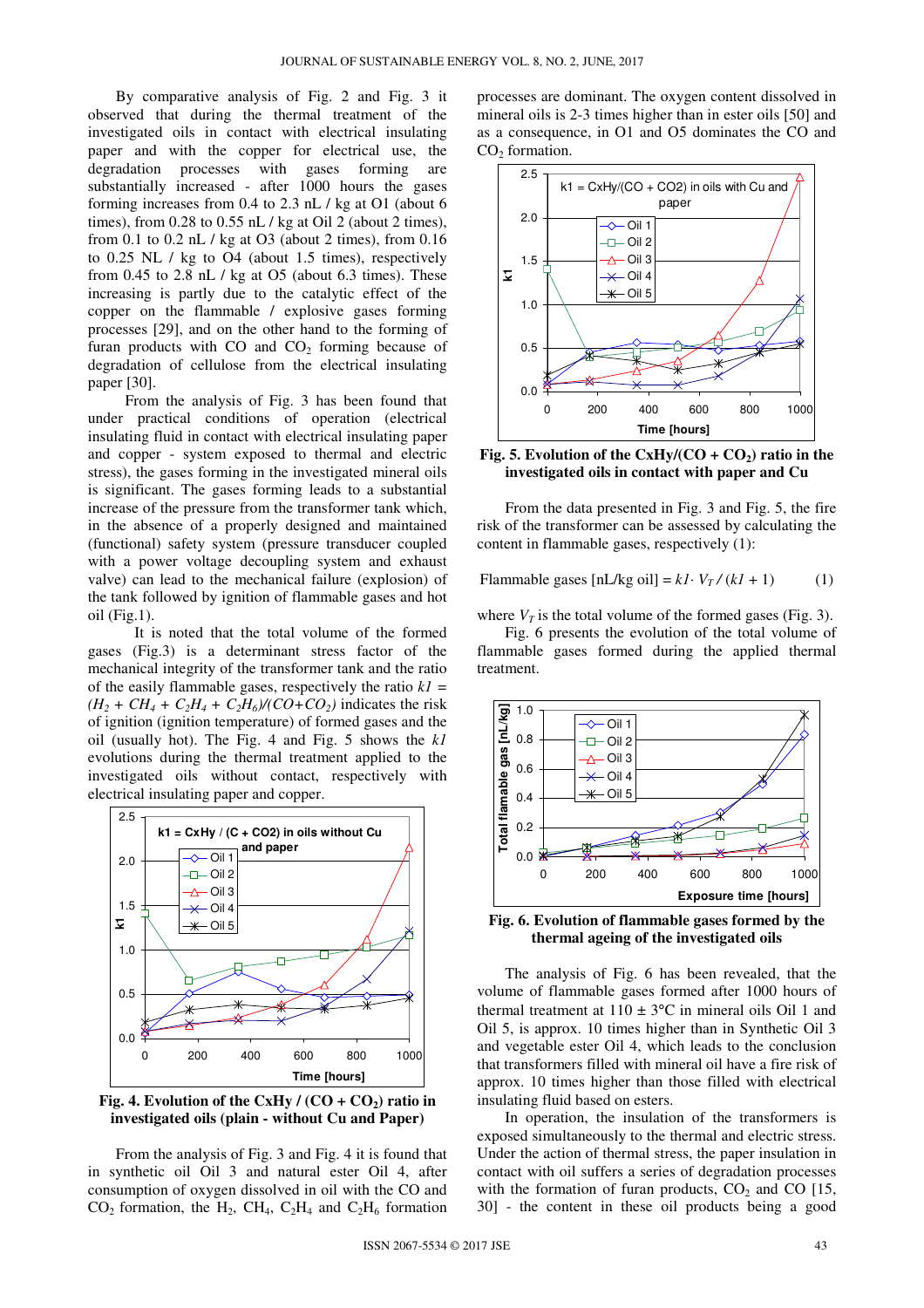indication for assessing the ageing degree of the paper insulation. Under these conditions, the  $CO<sub>2</sub>$  and  $CO<sub>2</sub>$ content generated during operation due to paper insulation degradation (as a difference between  $CO<sub>2</sub>$  and CO formed in the oils investigated with or without contact with electrical insulating paper) is a good indication on the compatibility of the oil with electrical insulating paper and implicitly of the risk of the transformer failure through the insulation penetration. Fig. 7 presents the evolution of the  $CO<sub>2</sub>$  and  $CO$  content formed due to the degradation of the electrical insulating paper relative to the total gases content formed in the investigated oils (2):

$$
k_2 = (V_1 - V_2) / V_T \tag{2}
$$

where  $V_I$  is the volume of  $CO_2$  and CO formed in the investigated oils in contact with paper and Cu and  $V_2$  in oils without Cu and paper. In Fig. 8 is presented the evolution of  $CO + CO<sub>2</sub>$  formation due to the degradation processes of the electrical insulating paper.



**Fig. 7. Evolution of the weight in the**  $CO + CO<sub>2</sub>$ **formed gases resulted from the degradation of the electrical insulating paper** 



**Fig. 8. CO and CO2 formation due to paper degradation** 

By analysis of Fig. 7 and Fig. 8 has been revealed that the formation of  $CO$  and  $CO<sub>2</sub>$  due to the degradation processes of electrical insulating paper is more than 15

times faster in mineral oils Oil 1 and Oil 5 than in the synthetic ester Oil 3 and vegetable ester Oil 4. This finding leads to the conclusion that the durability of mixed oil paper insulations is approx. 15 times lower for mineral oils than for ester oils.

From the data presented in Fig. 3, Fig. 6 and Fig. 8 has been found that the safety and duration in operation of the esters-based electrical insulating fluid transformers is approx. 15 times higher than those with traditional mineral oil. In view of this consideration, as well as the fact that natural esters (vegetable oils) obtained from renewable resources by environment-friendly technologies are non-toxic and biodegrade quickly under natural conditions, do not corrode copper, etc., in the view of sustainable development and environmental protection it is advisable to replace the traditional mineral oils with natural esters (vegetable oils) in electrical applications. In this context, it is considered necessary that, through sustained environmental information [51- 53], manufacturers and users of electrical equipment to be convinced to renounce at using of traditional mineral oils in the favor of vegetable oils.

#### **4. CONCLUSIONS**

After processing the comparative experimental data obtained by gas chromatography technique on 5 different sorts of electrical insulating fluids (a sort of vegetable oil with high oleic content and with addition of 0.5% antioxidant "functional model" - compared with two commercial sorts of mineral oil, 1 mainly vegetable commercial oil, 1 commercial synthetic ester), thermal aged in contact with electrical insulating paper and copper for electrical use, at  $110 \pm 3$  °C for 1000 hours in closed vessels (limited access to atmospheric oxygen) it has been found that:

- the total content of gases formed in the investigated mineral oils is approx. 10 times higher than in esters-based electrical insulating fluids;
- the total amount of flammable / explosive gases formed in the investigated mineral oils is approx. 10 times higher than in esters-based electrical insulating fluids;
- the total amount of CO and CO2 formed due to the degradation of the insulation paper in the investigated mineral oils is approx. 15 times higher than in esters-based electrical insulating fluids.

Based on these experimental findings, the main conclusions are:

- $\triangleright$  The risk of explosion and devastating fires in transformers filled with traditional electrical insulating fluids (mineral oils) is approx. 10 times higher than in those with esters-based electrical insulating fluids;
- The ageing of the paper insulation is approx. 15 times faster at mineral oil transformers than at those based on esters;
- The electrical insulated fluid Oil 4 "functional model" oil has a behavior in operation close with that of synthetic oil Oil 3, so it is a relatively cheap alternative (near costs, even lower than at mineral oils) and

.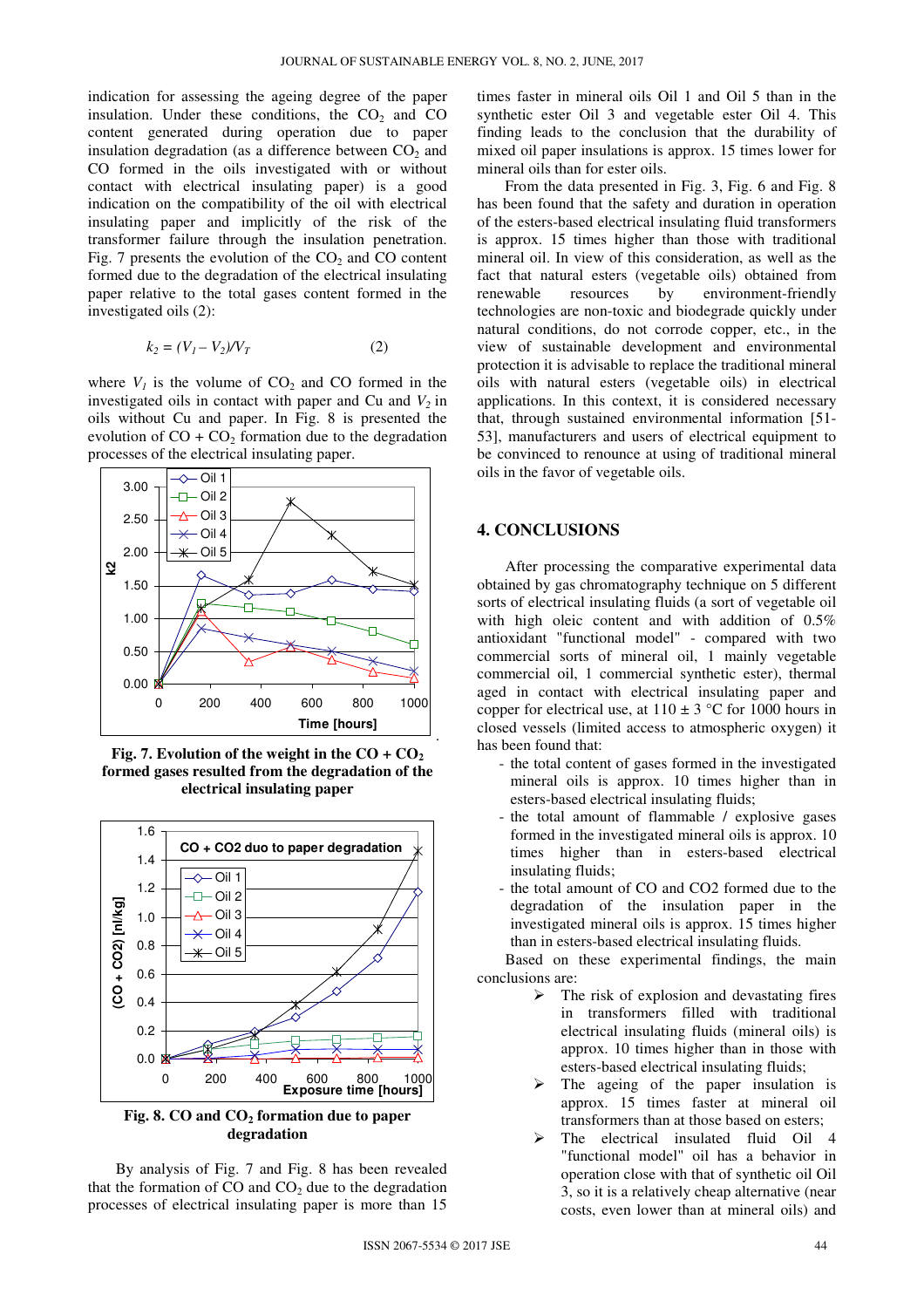environmentally friendly for use in transformers with high safety and durability in operation.

#### **ACKNOWLEDGMENT**

This work was financially supported by the UEFISCDI of Romania, under the scientific Programme PN II – PCCA, Contract 100/2014 – UPMEE.

## **REFERENCES**

- [1]. Ravi S.G. A Novel Approach for Prioritizing Maintenance of Underground Cables", Final Project Report, Power Systems Engineering Research Center, Arizona State University, PSERC Publication 06-40, October 2006
- [2]. Cotescu S.L., Mereanu A., Bunea M., Preduţ C., Popescu C., Nothinger P., Dumitran L., Tănăsescu G., Ciolacu F. - Accelerated thermal ageing tests of insulation paper - oil in transformers and electric autotransformers, EEA-Electrotehnică, Electronică, Automatizări, vol. 55 (1) 2007, pg.  $19 - 24$
- [3]. Patel R., Parekh K., Upadhyay V.R., Mehta V.R. Rheology of transformer oil based ferrofluids, Indian Journal of Engineering and Materials Sciences, vol.11(4), 2004, pg. 301-304
- [4]. Király J., Marton K., Cimbala R., Kolcunová I. Dependence of dissipation factor and conductivity of magnetic fluids on temperature, EEA – Electronică, Electrotehnică, Automatizări, vol. 60, no. 1, January - March 2012, pg. 32 – 36
- [5]. Chaudhari S., Patil S., Zambare R., Chakraborty S. Exploration on use of ferrofluid in power transformers, IEEE Xplore, DOI: 10.1109/ICPADM.2012.6318921, 2012
- [6]. Cimbala R., Király J., German-Sobek M. Ageing of Transformer Ferrofluid Oil as to Capacitance in Frequency Domain at Initial Stage of Ageing, EEA – Electronică, Electrotehnică, Automatizări, vol. 62, no. 3, July - September 2014, pg. 90 – 95
- [7]. Lingvay I., Budrugeac P., Voina A., Cucoş A., Moscaliuc H. - Comparative Study of the Thermo-Oxidative Stability of Some Electro-insulating Oils, Rev. Chim. (Bucharest), vol. 67 (11), 2016, pg. 2202 – 2206
- [8]. Dumitran L.M., Ciuriuc A., Noţingher P.V. Thermal Ageing Effects on the Dielectric Properties and Moisture Content of Vegetable and Mineral Oil Used in Power Transformers, Advanced Topics in Electrical Engineering, Bucharest, pg. 1-6 (DOI 10.1109/ATEE.2013.6563459), May 23-25, 2013
- [9]. Budrugeac P., Lingvay I., Pica A., Sbarcea B.G. Study regarding the behaviour of an insulating vegetable oil exposed to accelerated thermal aging, Rev. Chim. (Bucharest), vol. 64, 2017 in press
- [10]. Degeratu, S., Rotaru, P., Rizescu, S., Danoiu, S., Bizdoaca, N. G., Alboteanu, L. I., Manolea, H. O. - Condition monitoring of transformer oil using thermal analysis and other techniques, J. Therm. Anal. Calorim., 119, no. 3, 2015, pg. 1679 – 1692
- [11]. Kamishima S. Change in corrosivity of insulating oil caused by oxidative deterioration of the oil, IEEE Transactions on Dielectrics and Electrical Insulation, DOI: 10.1109/TDEI.2012.6180244, vol. 19, (2), 2012, pg. 505-509
- [12]. Mitrea S., Oprina G., Radu E., Marinescu V., Voina A., Lingvay I. - Corrosion of copper and carbon steel in some

electrical purposes oils, REV.CHIM. (Bucharest), vol. 67 (9), 2016, pg. 1707 – 1712

- [13]. Lingvay I., Oprina G., Marinescu V., Mitrea S. Behaviour of electrical purposes copper in thermal cycled transformer oils, Electrotehnică, Electronică, Automatică (EEA), vol. 64 (4), 2016, pg. 5 – 10
- [14]. Voina A., Radu E., Mitrea S., Oprina G., Lingvay I., Şerban F., Pica A. - Study regarding corrosiveness and thermal stability of some insulating oils in contact with red cooper and S235J2G3 carbon steel, 978-1-5090-1249- 7/16/\$31.00©2016, IEEExplore, DOI: 10.1109/DEMISEE.2016.7530462, DEMISEE 2016, pg. 44-47
- [15]. Lingvay I., Ungureanu L.C., Oprina G., Stănoi V., Voina A., Pica A. - Thermo-Chemical Stability and Compatibility with Insulation Paper of some Insulating Fluids, Electrotehnică, Electronică, Automatică (EEA), vol. 65 (1), 2017, pg. 62 – 66
- [16]. Zhou Q., Rao J.X., Xie H.L., Wang S.Z. Summary of research on corrosive sulfur in oil-paper insulation system, International Conference on High Voltage Engineering and Application (ICHVE), DOI: 10.1109/ICHVE.2014.7035480, 2014, pg. 1 – 4
- [17]. Smith, J.R., Sen P.K. Corrosive Sulfur in Transformer Oil, Industry Applications Society Annual Meeting (IAS), IEEE, 3-7 Oct. 2010, Houston, TX, DOI: 10.1109/IAS.2010.5616912
- [18]. Tamura R., Anetai H., Yoshidome A., Ishii T. Examination of Corrosive Sulfur in Insulating Oils, Journal of The Japan Petroleum Institute, vol. 24 (3), 1981, pg. 167-172
- [19]. Bruzzoniti M.C., De Carlo R.M., Sarzanini C., Tumiatti V. - Stability and Reactivity of Sulfur Compounds against Copper in Insulating Mineral Oil: Definition of a Corrosiveness Ranking, Industrial & Engineering Chemistry Research, vol. 53 (21), 2014, pg. 8675–8684
- [20] De Carlo R.M., Sarzanini C., Bruzzoniti M.C., Tumiatti V. - Copper-in-oil Dissolution and Copper-on-paper Deposition Behavior of Mineral Insulating Oils, IEEE Transactions on Dielectrics and Electrical Insulation, vol. 21 (2), 2014, pg. 666-673
- [21] Wiklund P., Levin M., Pahlavanpour B. Copper Dissolution and Metal Passivators in Insulating Oil, IEEE Electrical Insulation Magazine, DOI: 10.1109/MEI.2007.386479, vol. 23, (4), 2007, pg. 6 – 14
- [22] Scatiggio F., Tumiatti V., Maina R., Tumiatti M., Pompili M., Bartnikas R. - Corrosive Sulfur Induced Failures in Oil-Filled Electrical Power Transformers and Shunt Reactors, IEEE Transactions on Power Delivery, DOI: 10.1109/TPWRD.2008.2005369, vol. 24. (3), 2009, pg. 1240 – 1248
- [23] Fofana I., Borsi H., Gockenbach E., Farzaneh M. Results on Ageing of Aramid Paper Under Selective Conditions, Proceedings of 13th International Symposium on High Voltage Engineering, Netherlands, 2003, pg. 387–390
- [24] Cennamo N., De Maria L., D'Agostino G., Zeni L., Pesavento M. - Monitoring of Low Levels of Furfural in Power Transformer Oil with a Sensor System Based on a POF-MIP Platform, Sensors (Basel), vol. 15 (4), 2015, pg. 8499 – 8511
- [25] Zhijian Y., Mosheng C., Hong L., Chaohui L. Make Use of Water and Furfural to Carry out Transformer Aging Estimation, Power and Energy Engineering Conference, IEEExplore, DOI: 10.1109/APPEEC.2010.5449347, 2010, pg. 1-3
- [26] Fofana I., Bouaïcha A., Farzaneh M. Characterization of aging transformer oil–pressboard insulation using some modern diagnostic techniques, European Transactions on Electrical Power, 2011, pg. 1110–1127